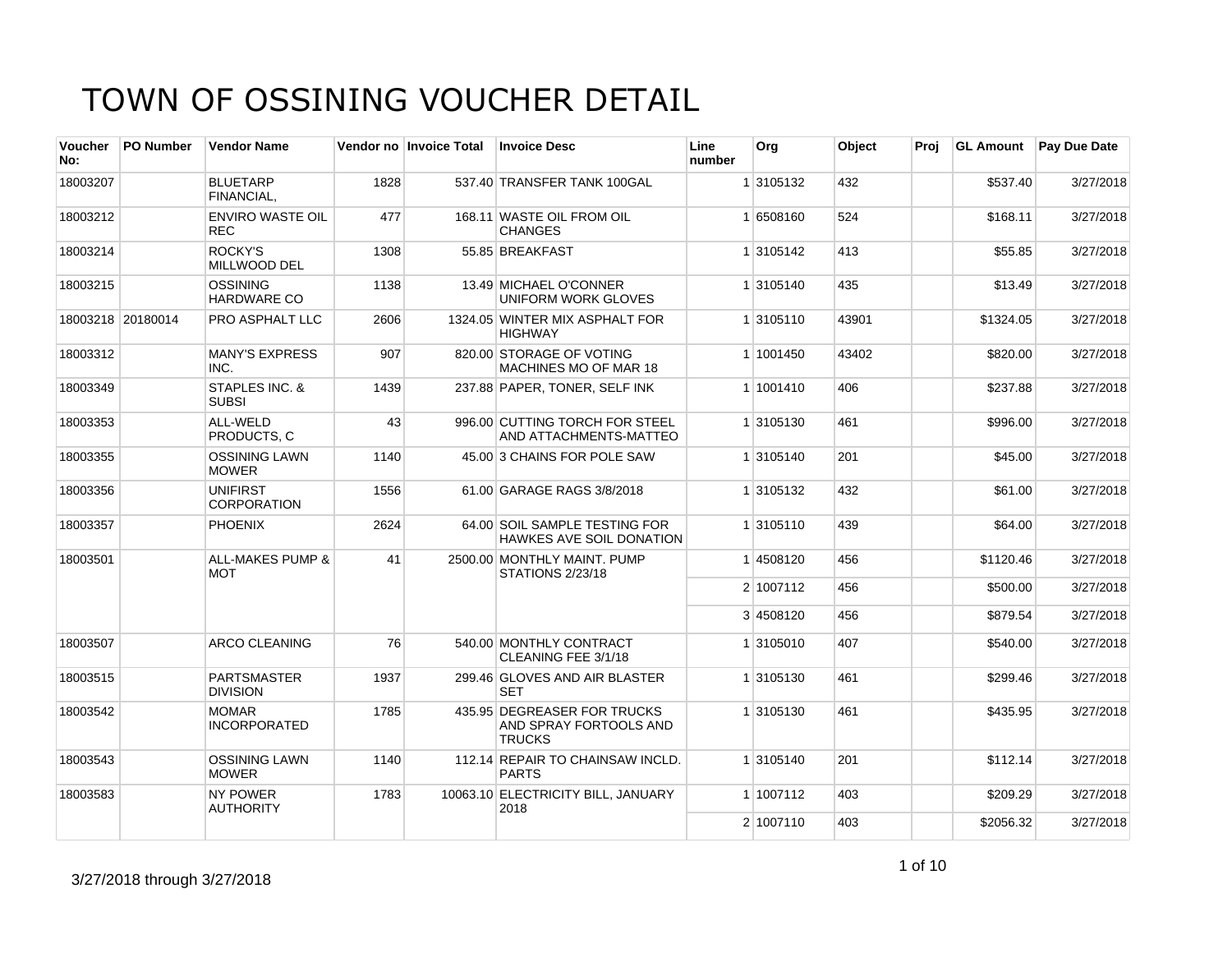| Voucher<br>No: | <b>PO Number</b> | <b>Vendor Name</b>                       |      | Vendor no Invoice Total | <b>Invoice Desc</b>                                 | Line<br>number | Org       | Object | Proj |           | <b>GL Amount</b> Pay Due Date |
|----------------|------------------|------------------------------------------|------|-------------------------|-----------------------------------------------------|----------------|-----------|--------|------|-----------|-------------------------------|
| 18003583       |                  | <b>NY POWER</b><br><b>AUTHORITY</b>      | 1783 |                         | 10063.10 ELECTRICITY BILL, JANUARY<br>2018          |                | 3 3208810 | 403    |      | \$222.97  | 3/27/2018                     |
|                |                  |                                          |      |                         |                                                     |                | 4 4508120 | 403    |      | \$2591.50 | 3/27/2018                     |
|                |                  |                                          |      |                         |                                                     |                | 5 3105132 | 403    |      | \$413.26  | 3/27/2018                     |
|                |                  |                                          |      |                         |                                                     |                | 6 3105010 | 403    |      | \$722.20  | 3/27/2018                     |
|                |                  |                                          |      |                         |                                                     |                | 7 6305182 | 403    |      | \$3847.56 | 3/27/2018                     |
| 18003584       |                  | <b>NY POWER</b><br><b>AUTHORITY</b>      | 1783 |                         | 10096.26 ELECTRICITY BILL,<br>FEBRUARY 2018         |                | 1 1007112 | 403    |      | \$257.36  | 3/27/2018                     |
|                |                  |                                          |      |                         |                                                     |                | 2 1007110 | 403    |      | \$2135.11 | 3/27/2018                     |
|                |                  |                                          |      |                         |                                                     |                | 3 3208810 | 403    |      | \$217.56  | 3/27/2018                     |
|                |                  |                                          |      |                         |                                                     |                | 4 4508120 | 403    |      | \$2780.07 | 3/27/2018                     |
|                |                  |                                          |      |                         |                                                     |                | 5 3105132 | 403    |      | \$385.54  | 3/27/2018                     |
|                |                  |                                          |      |                         |                                                     |                | 6 3105010 | 403    |      | \$753.23  | 3/27/2018                     |
|                |                  |                                          |      |                         |                                                     |                | 7 6305182 | 403    |      | \$3567.39 | 3/27/2018                     |
| 18003588       |                  | <b>WESTCHESTER</b><br>TRACTOR,           | 1661 |                         | 36.00 INTAKE FILTER/SCREEN FOR<br><b>BACKHOE</b>    |                | 1 3105130 | 461    |      | \$36.00   | 3/27/2018                     |
| 18003589       |                  | <b>CRYSTAL ROCK</b><br><b>WATER C</b>    | 361  |                         | 123.32 WATER OFFICE/GARAGE                          |                | 1 3105132 | 483    |      | \$61.66   | 3/27/2018                     |
|                |                  |                                          |      |                         |                                                     |                | 2 3105010 | 483    |      | \$61.66   | 3/27/2018                     |
| 18003593       |                  | <b>OPTIMUM -</b><br><b>CABLEVISIO</b>    | 1129 |                         | 102.01 INTERNET/CABLE 03/08-04/07                   |                | 1 3105010 | 201    |      | \$102.01  | 3/27/2018                     |
| 18003661       |                  | <b>EXECUTEX OFFICE</b><br><b>TECH</b>    | 489  |                         | 14.00 SHIPPING                                      |                | 1 1001355 | 201    |      | \$14.00   | 3/27/2018                     |
| 18003663       |                  | <b>EXECUTEX OFFICE</b><br><b>TECH</b>    | 489  |                         | 14.00 SHIPPING                                      |                | 1 1001355 | 201    |      | \$14.00   | 3/27/2018                     |
| 18003665       |                  | STAPLES INC. &<br><b>SUBSI</b>           | 1439 |                         | 93.02 PAPER, TONER                                  |                | 1 1001355 | 406    |      | \$93.02   | 3/27/2018                     |
| 18003668       |                  | DE LAGE LANDEN                           | 386  |                         | 122.85 PERIOD OF PERFORMANCE<br>3/01/2018-3/31/2018 |                | 1 1001355 | 407    |      | \$122.85  | 3/27/2018                     |
| 18003819       |                  | <b>CRESCENT</b><br><b>PRINTING &amp;</b> | 352  |                         | 185,00 1500 NO 10 REG ENVELOPES                     |                | 1 1001410 | 406    |      | \$185.00  | 3/27/2018                     |
| 18003826       |                  | <b>TELASCENT</b>                         | 2234 |                         | 2800.00 TOWN/COUNTY 2018 TAX BILL<br><b>POSTAGE</b> |                | 1 1001330 | 405    |      | \$2800.00 | 3/27/2018                     |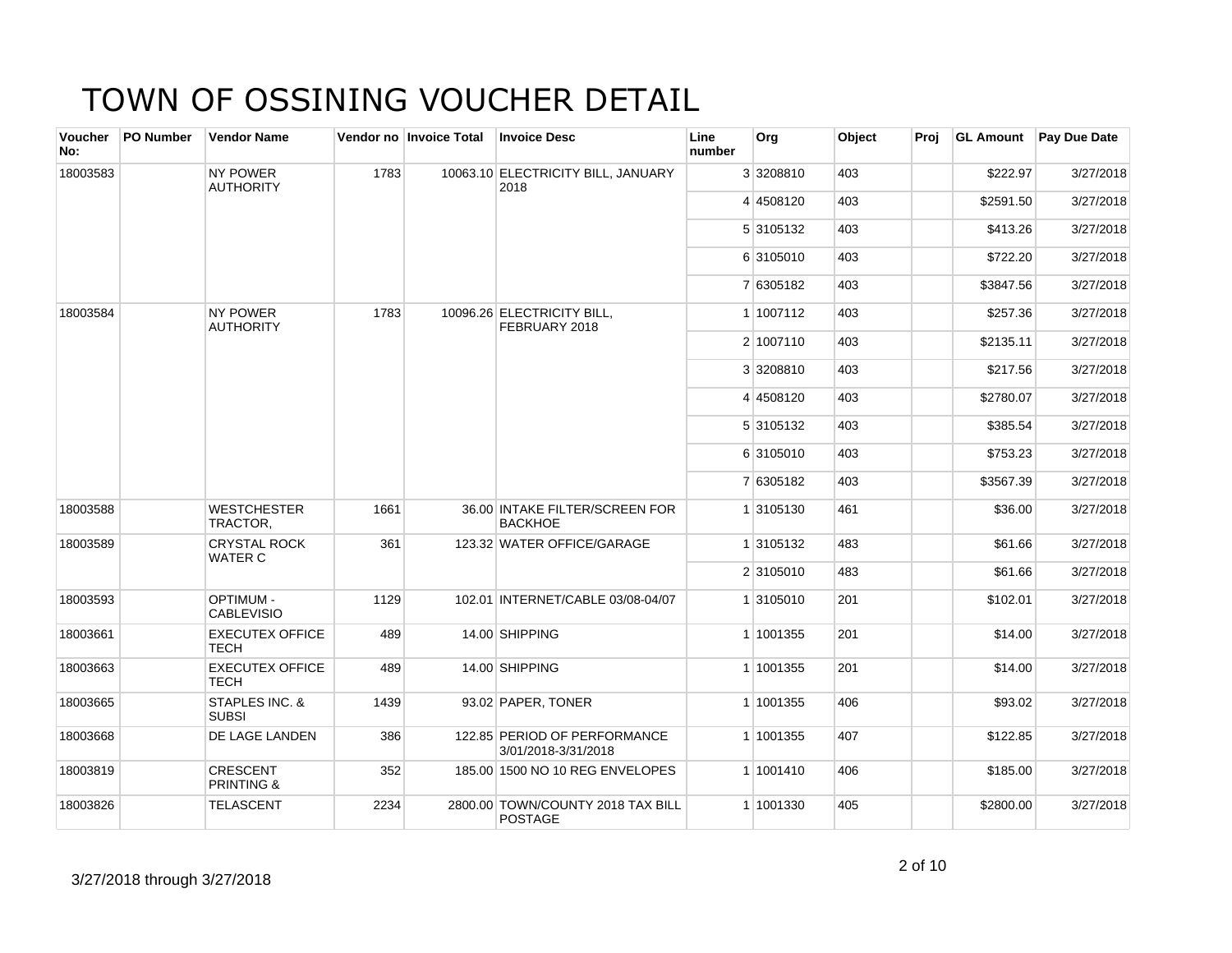| <b>Voucher</b><br>No: | <b>PO Number</b>  | <b>Vendor Name</b>                    |      | Vendor no Invoice Total | <b>Invoice Desc</b>                                                 | Line<br>number | Org       | Object | Proj | <b>GL Amount</b> | <b>Pay Due Date</b> |
|-----------------------|-------------------|---------------------------------------|------|-------------------------|---------------------------------------------------------------------|----------------|-----------|--------|------|------------------|---------------------|
| 18003827              |                   | <b>VILLAGE OF</b><br><b>OSSINING</b>  | 1607 |                         | 868.26 BEST WEB SRVCS 10/17-12/17<br>(3 MOS @ \$289.42/MONTH)       |                | 1 1001650 | 402    |      | \$868.26         | 3/27/2018           |
| 18003834              |                   | <b>VILLAGE OF</b><br><b>OSSINING</b>  | 1607 |                         | 93.45 OPT ONLINE SERVICE, 10/17-<br>12/17                           |                | 1 1001650 | 402    |      | \$93.45          | 3/27/2018           |
| 18003846              |                   | <b>CON EDISON</b><br><b>CORPORATE</b> | 319  |                         | 463.20 DALE CEMETERY GAS<br>CHARGES, 1/25 - 2/26                    |                | 1 3208810 | 404    |      | \$463.20         | 3/27/2018           |
| 18003849              |                   | <b>OSSINING</b><br><b>HARDWARE CO</b> | 1138 |                         | 232.85 CONCRETE FOR HERITAGE<br><b>SIGNS</b>                        |                | 1 3208810 | 432    |      | \$232.85         | 3/27/2018           |
| 18003850              |                   | <b>OSSINING</b><br><b>HARDWARE CO</b> | 1138 |                         | 75.96 SUPPLIES FOR DALE<br><b>CEMETERY</b>                          |                | 1 3208810 | 432    |      | \$75.96          | 3/27/2018           |
| 18003851              |                   | <b>OSSINING</b><br><b>HARDWARE CO</b> | 1138 |                         | 21.38 SUPPLIES FOR DALE<br><b>CEMETERY</b>                          |                | 1 3208810 | 432    |      | \$21.38          | 3/27/2018           |
| 18003852              |                   | <b>OSSINING</b><br>HARDWARE CO        | 1138 |                         | 63.79 SUPPLIES FOR SECTION<br>SIGNS AT DALE CEMETERY                |                | 1 3208810 | 432    |      | \$63.79          | 3/27/2018           |
| 18003853              |                   | <b>OSSINING</b><br>HARDWARE CO        | 1138 |                         | 35.99 SUPPLIES FOR DALE<br><b>CEMETERY</b>                          |                | 1 3208810 | 432    |      | \$35.99          | 3/27/2018           |
| 18003854              |                   | <b>OSSINING</b><br>HARDWARE CO        | 1138 |                         | 232.85 CONCRETE FOR SECTION<br><b>SIGNS</b>                         |                | 1 3208810 | 432    |      | \$232.85         | 3/27/2018           |
| 18003855              |                   | ARCO CLEANING                         | 76   |                         | 115.00 CONTRACT CLEANING FOR<br>DALE CEMETERY, 3/1 - 3/31           |                | 1 3208810 | 413    |      | \$115.00         | 3/27/2018           |
| 18003858              |                   | <b>VILLAGE OF</b><br><b>OSSINING</b>  | 1607 |                         | 332.20 DALE CEMETERY WATER<br>CHARGES, 11/9 - 2/5                   |                | 1 3208810 | 483    |      | \$332.20         | 3/27/2018           |
| 18003859              |                   | <b>ADVANCE AUTO</b><br><b>PARTS</b>   | 2238 |                         | 37.54 SUPPLIES FOR DALE<br><b>CEMETERY VEHICLES</b>                 |                | 1 3208810 | 413    |      | \$37.54          | 3/27/2018           |
|                       | 18003863 20180034 | STEPHEN TILLY,<br><b>ARCHI</b>        | 1449 |                         | 1976.64 SITE VISIT TO MEASURE<br><b>EXISTING CONDITIONS</b>         |                | 1 3708810 | 200    | 5207 | \$1976.64        | 3/27/2018           |
| 18003865              |                   | ALL-WELD<br>PRODUCTS. C               | 43   |                         | 30.00 ACCT #01285 RENTAL OF<br><b>RYDER SHOP TANKS</b>              |                | 1 1007110 | 485    |      | \$30.00          | 3/27/2018           |
|                       | 18003866 20170050 | <b>ACME AUTO</b><br><b>LEASING</b>    | 1949 |                         | 365.00 NISSAN LEAF LEASE FOR<br><b>BUILDING, 3/1 - 3/31</b>         |                | 1 2003620 | 207    |      | \$365.00         | 3/27/2018           |
| 18003867              |                   | <b>UNITED METRO</b><br><b>ENERGY</b>  | 1561 |                         | 359.17 #2 OIL DELIVERY & NORA<br>ASSESSMENT TO CLAC                 |                | 1 1007110 | 404    |      | \$359.17         | 3/27/2018           |
| 18003868              |                   | <b>VILLAGE OF</b><br><b>OSSINING</b>  | 1607 |                         | 37.50 CEDAR LANE WATER<br>CHARGES, 11/16 - 2/13                     |                | 1 1007110 | 483    |      | \$37.50          | 3/27/2018           |
| 18003869              |                   | <b>VILLAGE OF</b><br><b>OSSINING</b>  | 1607 |                         | 37.26 OBCC WATER CHARGES,<br>$11/14 - 2/9$                          |                | 1 1007110 | 483    |      | \$37.26          | 3/27/2018           |
| 18003870              |                   | LOVEGROVE.<br>JAMES E.                | 2622 |                         | 1200.00 MOLD & ASBESTOS<br>ASSESSMENT AT RYDER<br><b>PARK HOUSE</b> |                | 1 1007110 | 485    |      | \$1200.00        | 3/27/2018           |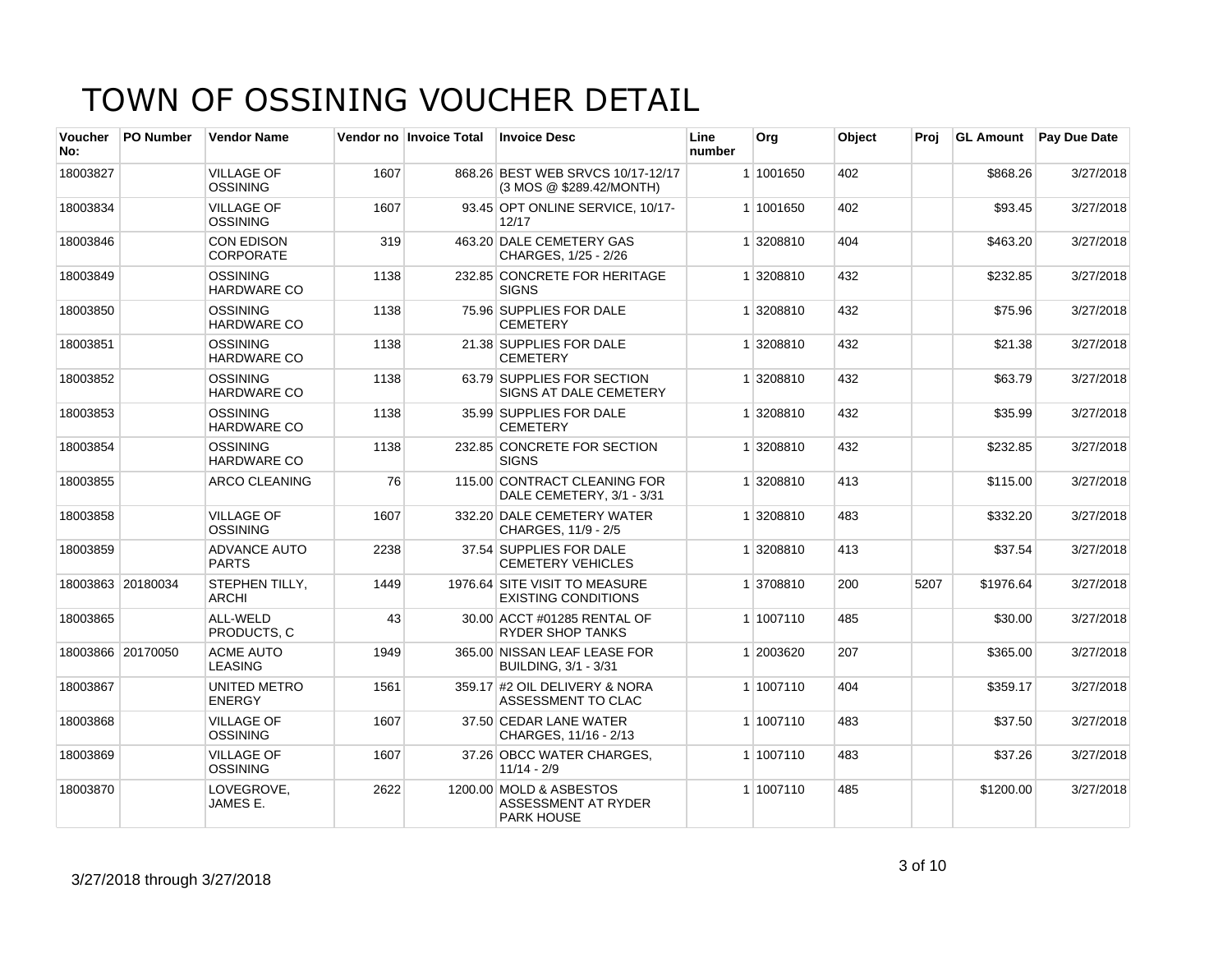| <b>Voucher</b><br>No: | <b>PO Number</b> | <b>Vendor Name</b>                   |      | Vendor no Invoice Total | <b>Invoice Desc</b>                                                    | Line<br>number | Org       | Object | Proi | <b>GL Amount</b> | <b>Pay Due Date</b> |
|-----------------------|------------------|--------------------------------------|------|-------------------------|------------------------------------------------------------------------|----------------|-----------|--------|------|------------------|---------------------|
| 18003871              |                  | <b>DAKOTA SUPPLY</b><br>CORP.        | 373  |                         | 126.00 12 YDS ITEM 4 FOR<br><b>CHARGING STATION AT</b><br><b>ENGEL</b> |                | 1 3707110 | 200    | 5206 | \$126.00         | 3/27/2018           |
| 18003872              |                  | <b>DAKOTA SUPPLY</b><br>CORP.        | 373  |                         | 57.75 SUPPLIES FOR CEDAR LANE<br><b>PARK CHARGING STATION</b>          |                | 1 3707110 | 200    | 5203 | \$57.75          | 3/27/2018           |
| 18003873              |                  | <b>CIA SECURITY</b>                  | 296  |                         | 34.95 CLAC ALARM MONITORING.<br>$3/1 - 3/31$                           |                | 1 1007110 | 485    |      | \$34.95          | 3/27/2018           |
| 18003874              |                  | <b>CIA SECURITY</b>                  | 296  |                         | 34.95 CLAC ALARM MONITORING,<br>$4/1 - 4/30$                           |                | 1 1007110 | 485    |      | \$34.95          | 3/27/2018           |
| 18003875              |                  | <b>CORSI TIRE</b>                    | 344  |                         | 256.54 NEW TIRES FOR TRUCK #21 --<br><b>STORM DAMAGE</b>               |                | 1 1007110 | 455    |      | \$256.54         | 3/27/2018           |
| 18003876              |                  | <b>MT. KISCO TRUCK &amp;</b><br>AU   | 1000 |                         | 433.78 TRUCK #21                                                       |                | 1 1007110 | 455    |      | \$433.78         | 3/27/2018           |
| 18003877              |                  | <b>MT. KISCO TRUCK &amp;</b><br>AU   | 1000 |                         | 62.95 TRUCK #21                                                        |                | 1 1007110 | 455    |      | \$62.95          | 3/27/2018           |
| 18003878              |                  | MT. KISCO TRUCK &<br>AU              | 1000 |                         | 57.32 TRUCK #21                                                        |                | 1 1007110 | 455    |      | \$57.32          | 3/27/2018           |
| 18003879              |                  | <b>MT. KISCO TRUCK &amp;</b><br>AU.  | 1000 |                         | 179.04 TRUCK #21                                                       |                | 1 1007110 | 455    |      | \$179.04         | 3/27/2018           |
| 18003880              |                  | <b>ORTIZ WELDING</b><br>INC.         | 1133 |                         | 970.00 PARTS FOR TRAILER & DOCK<br><b>MAINTENANCE</b>                  |                | 1 1007110 | 485    |      | \$970.00         | 3/27/2018           |
| 18003883              |                  | DECKER TOOL<br><b>RENTAL C</b>       | 390  |                         | 181.95 RENTAL OF SANDBLASTER                                           |                | 1 1007110 | 485    |      | \$181.95         | 3/27/2018           |
| 18003884              |                  | LOVEGROVE,<br>JAMES E.               | 2622 |                         | 250.00 WRAP ASBESTOS AT RYDER<br><b>PARK HOUSE</b>                     |                | 1 1007110 | 485    |      | \$250.00         | 3/27/2018           |
| 18003885              |                  | <b>OSSINING</b><br><b>VOLUNTEER</b>  | 1149 |                         | 7812.00 REIMBURSEMENT FROM<br>SLEEPY HOLLOW, 3/1 - 3/31                |                | 1 6604540 | 520    |      | \$7812.00        | 3/27/2018           |
| 18003907              |                  | STARTER FOOD<br>CORP. C              | 1441 |                         | 60.03 7/17/17 FOOD WIN                                                 |                | 1 1006773 | 423    |      | \$60.03          | 3/27/2018           |
| 18003908              |                  | <b>CAMDEN GROUP,</b><br>INC.         | 234  |                         | 1500.00 2016 TOWN OF OSSINING<br><b>FIXED ASSETS</b>                   |                | 1 1001320 | 450    |      | \$525.00         | 3/27/2018           |
|                       |                  |                                      |      |                         |                                                                        |                | 2 2001320 | 450    |      | \$300.00         | 3/27/2018           |
|                       |                  |                                      |      |                         |                                                                        |                | 3 3101320 | 450    |      | \$525.00         | 3/27/2018           |
|                       |                  |                                      |      |                         |                                                                        |                | 4 4501320 | 450    |      | \$150.00         | 3/27/2018           |
| 18003909              |                  | <b>VILLAGE OF</b><br><b>OSSINING</b> | 1607 |                         | 4271.24 VERIZON CHARGES 8/28/17-<br>12/27/17                           |                | 1 1001620 | 407    |      | \$235.74         | 3/27/2018           |
|                       |                  |                                      |      |                         |                                                                        |                | 2 3208810 | 402    |      | \$182.12         | 3/27/2018           |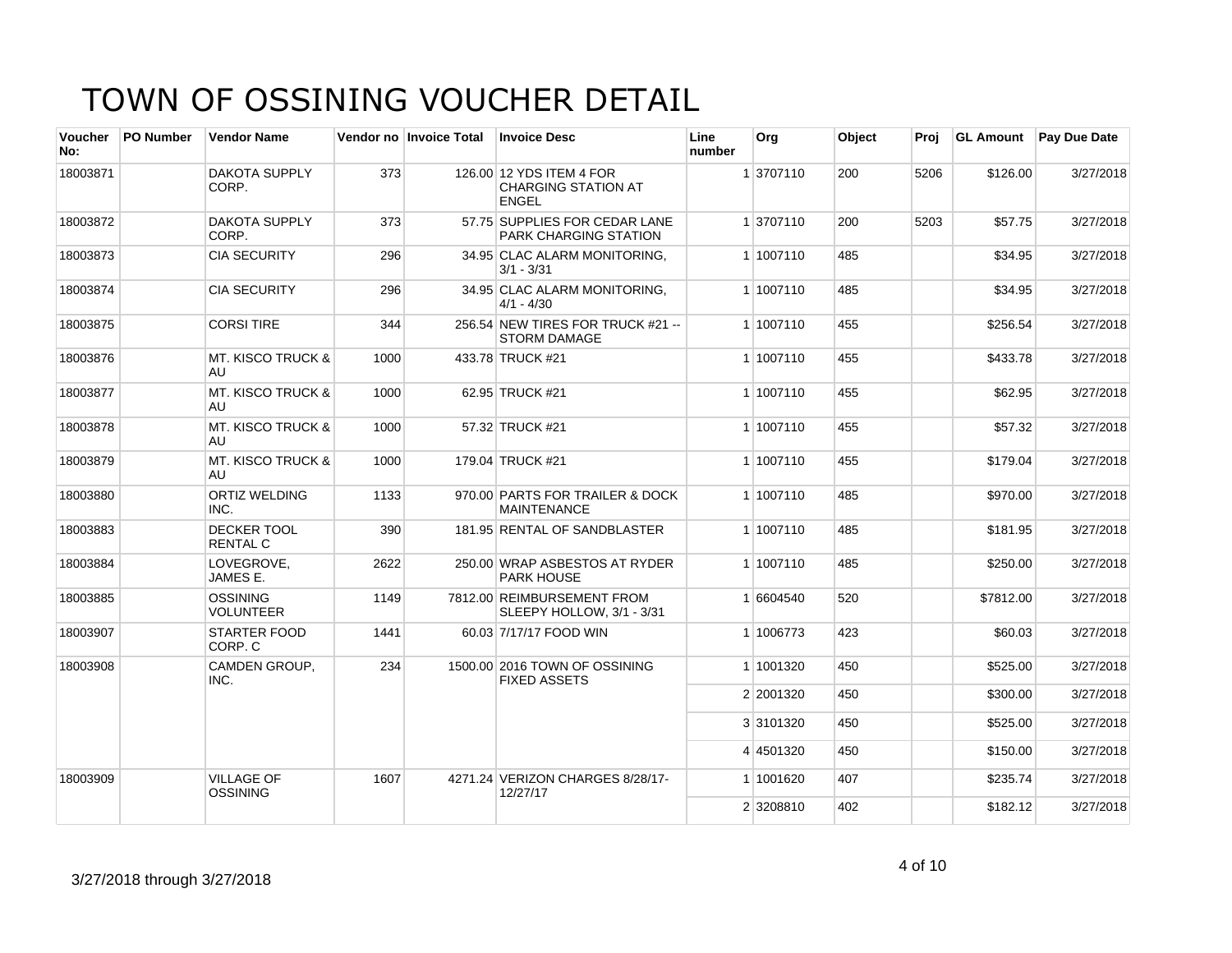| <b>Voucher</b><br>No: | <b>PO Number</b>  | <b>Vendor Name</b>                    |      | Vendor no Invoice Total | <b>Invoice Desc</b>                                     | Line<br>number | Org       | Object | Proj | <b>GL Amount</b> | Pay Due Date |
|-----------------------|-------------------|---------------------------------------|------|-------------------------|---------------------------------------------------------|----------------|-----------|--------|------|------------------|--------------|
| 18003909              |                   | <b>VILLAGE OF</b><br>OSSINING         | 1607 |                         | 4271.24 VERIZON CHARGES 8/28/17-<br>12/27/17            |                | 3 2003620 | 402    |      | \$353.67         | 3/27/2018    |
|                       |                   |                                       |      |                         |                                                         |                | 4 3105010 | 402    |      | \$360.08         | 3/27/2018    |
|                       |                   |                                       |      |                         |                                                         |                | 5 1001650 | 402    |      | \$3139.63        | 3/27/2018    |
| 18003910              |                   | <b>VILLAGE OF</b><br>OSSINING         | 1607 |                         | 1163.35 (23) FLU SHOTS: 2017<br>HOLIDAY PARTY, TOWN     |                | 1 1009060 | 800    |      | \$375.00         | 3/27/2018    |
|                       |                   |                                       |      |                         | <b>SHARE</b>                                            |                | 2 3109060 | 800    |      | \$125.00         | 3/27/2018    |
|                       |                   |                                       |      |                         |                                                         |                | 3 3209060 | 800    |      | \$75.00          | 3/27/2018    |
|                       |                   |                                       |      |                         |                                                         |                | 4 1001620 | 460    |      | \$588.35         | 3/27/2018    |
| 18003911              |                   | <b>VILLAGE OF</b><br><b>OSSINING</b>  | 1607 |                         | 4281.20 CABLEVISION/ LIGHTPATH<br>6/17-12/17            |                | 1 1001620 | 407    |      | \$240.00         | 3/27/2018    |
|                       |                   |                                       |      |                         |                                                         |                | 2 3208810 | 402    |      | \$185.00         | 3/27/2018    |
|                       |                   |                                       |      |                         |                                                         |                | 3 2003620 | 402    |      | \$350.00         | 3/27/2018    |
|                       |                   |                                       |      |                         |                                                         |                | 4 3105010 | 402    |      | \$365.00         | 3/27/2018    |
|                       |                   |                                       |      |                         |                                                         |                | 5 1001650 | 402    |      | \$3141.20        | 3/27/2018    |
|                       | 18003915 20170071 | <b>NEW YORK</b><br><b>FREIGHTLINE</b> | 2012 |                         | 116398.12 2018 FREIGHTLINER FOR<br><b>HIGHWAY</b>       |                | 1 3105130 | 201    |      | \$116398.12      | 3/27/2018    |
|                       | 18003916 20170058 | <b>HENDERSON</b>                      | 1975 |                         | 94714.00 BACK END FOR 2018<br><b>FREIGHTLINER</b>       |                | 1 3105130 | 201    |      | \$94714.00       | 3/27/2018    |
| 18003917              |                   | <b>CHOICE</b><br><b>DISTRIBUTION</b>  | 293  |                         | 189.76 STOCK ITEMS FOR PLOWS                            |                | 1 3105130 | 461    |      | \$189.76         | 3/27/2018    |
| 18003920              |                   | <b>UNIFIRST</b><br><b>CORPORATION</b> | 1556 |                         | 61.00 BAGGED RAGGS FOR<br>GARAGE 3/15/18                |                | 1 3105132 | 432    |      | \$61.00          | 3/27/2018    |
| 18003924              |                   | <b>BURQUIP</b>                        | 216  |                         | 522.00 TRUCK 67 PLOW PARTS TO<br>REPAIR DAMAGE IN STORM |                | 1 3105130 | 461    |      | \$522.00         | 3/27/2018    |
| 18003926              |                   | <b>BURQUIP</b>                        | 216  |                         | 553.00 TRUCK 67 PLOW                                    |                | 1 3105130 | 461    |      | \$553.00         | 3/27/2018    |
| 18003927              |                   | <b>MT. KISCO TRUCK &amp;</b><br>AU    | 1000 |                         | 117.52 FUEL PUMP TRUCK #71                              |                | 1 3105130 | 461    |      | \$117.52         | 3/27/2018    |
| 18003928              |                   | LAWSON<br>PRODUCTS. INC               | 825  |                         | 297.98 FITTINGS AND BITS REPLACE<br><b>STOCK</b>        |                | 1 3105130 | 461    |      | \$297.98         | 3/27/2018    |
| 18003929              |                   | <b>BLUETARP</b><br><b>FINANCIAL,</b>  | 1828 |                         | 469.96 SAFETY LIGHTS FOR<br>TRUCK75                     |                | 1 3105130 | 461    |      | \$469.96         | 3/27/2018    |
| 18003930              |                   | PARK FORD OF<br><b>MAHOPAC</b>        | 1734 |                         | 425.00 FUEL PUMP TRUCK 71                               |                | 1 3105130 | 461    |      | \$425.00         | 3/27/2018    |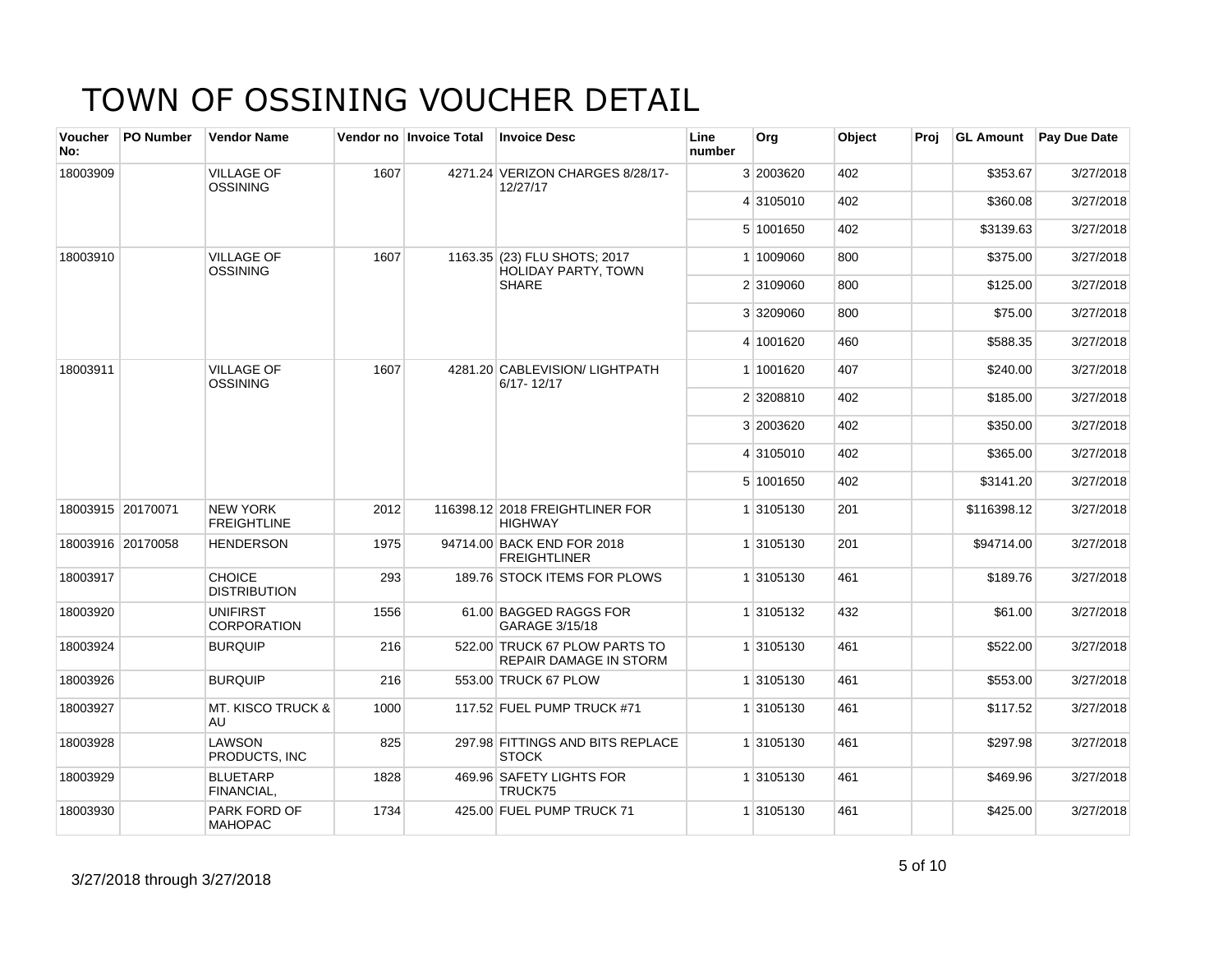| Voucher<br>No: | <b>PO Number</b>  | <b>Vendor Name</b>                    |      | Vendor no Invoice Total | <b>Invoice Desc</b>                                       | Line<br>number | Org        | Object | Proi | <b>GL Amount</b> | Pay Due Date |
|----------------|-------------------|---------------------------------------|------|-------------------------|-----------------------------------------------------------|----------------|------------|--------|------|------------------|--------------|
| 18003931       |                   | O'CONNOR.<br>MICHAEL G                | 1120 |                         | 39.90 BOTTLED WATER                                       |                | 1 3105110  | 483    |      | \$39.90          | 3/27/2018    |
| 18003937       |                   | <b>PATCHEN STENO</b><br><b>SERVIC</b> | 1174 |                         | 260.00 STENO SERVICES 3/12/18- P<br>V. MINCHALA-CAJAMARCA |                | 1 1001110  | 453    |      | \$260.00         | 3/27/2018    |
|                | 18003938 20170204 | CC'S HIGH Q<br><b>ELECTRIC</b>        | 1777 |                         | 6200.00 GERLACH PARK- ELECTRIC<br>FOR BATHROOM & PAVILION |                | 1 3707110  | 200    | 5205 | \$6200.00        | 3/27/2018    |
| 18003939       |                   | <b>ARCO CLEANING</b>                  | 76   |                         | 500.00 COURTHOUSE CLEANING,<br><b>MARCH 2018</b>          |                | 1 1001110  | 407    |      | \$500.00         | 3/27/2018    |
| 18003941       |                   | <b>PATCHEN STENO</b><br><b>SERVIC</b> | 1174 |                         | 260.00 STENO SERVICES 2/26/18                             |                | 1 1001110  | 453    |      | \$260.00         | 3/27/2018    |
| 18003942       |                   | <b>HOME DEPOT</b><br><b>CREDIT SE</b> | 671  |                         | -446.00 REFUND -- SUPPLIES FOR<br>PARKS DEPT.             |                | 1 1007110  | 485    |      | $-$ \$446.00     | 3/27/2018    |
| 18003943       |                   | STAPLES INC. &<br><b>SUBSI</b>        | 1439 |                         | 151.18 TONER & PAPER<br>(BLUE/GREEN)                      |                | 1 1001110  | 406    |      | \$151.18         | 3/27/2018    |
| 18003944       |                   | <b>OPTIMUM -</b><br><b>CABLEVISIO</b> | 1129 |                         | 29.95 COURT INTERNET, 3/16-4/15                           |                | 1 1001110  | 446    |      | \$29.95          | 3/27/2018    |
| 18003945       |                   | <b>HOME DEPOT</b><br><b>CREDIT SE</b> | 671  |                         | 643.36 SUPPLIES FOR PARKS DEPT.                           |                | 1 1007110  | 485    |      | \$643.36         | 3/27/2018    |
| 18003946       |                   | HOME DEPOT<br><b>CREDIT SE</b>        | 671  |                         | 427.68 SUPPLIES FOR PARKS DEPT.<br><b>BATHROOM</b>        |                | 1 1007110  | 485    |      | \$427.68         | 3/27/2018    |
| 18003948       |                   | <b>STARTER FOOD</b><br>CORP. C        | 1441 |                         | 84.79 FOOD WIN                                            |                | 1 1006773  | 423    |      | \$84.79          | 3/27/2018    |
| 18003949       |                   | <b>HOME DEPOT</b><br><b>CREDIT SE</b> | 671  |                         | -24.00 RETURN OF SUPPLIES FOR<br>PARKS DEPT.              |                | 1 1007110  | 485    |      | $-$24.00$        | 3/27/2018    |
| 18003950       |                   | HOME DEPOT<br><b>CREDIT SE</b>        | 671  |                         | 192.91 CLEANING SUPPLIES FOR<br>CLAC                      |                | 1 1007110  | 485    |      | \$192.91         | 3/27/2018    |
| 18003951       |                   | <b>STARTER FOOD</b><br>CORP. C        | 1441 |                         | 28.68 FOOD WIN                                            |                | 1 1006773  | 423    |      | \$28.68          | 3/27/2018    |
| 18003952       |                   | HOME DEPOT<br><b>CREDIT SE</b>        | 671  |                         | 912.45 PLUMBING MATERIALS FOR<br>PARKS DEPT. BATHROOM     |                | 1 1007110  | 485    |      | \$912.45         | 3/27/2018    |
| 18003953       |                   | <b>STARTER FOOD</b><br>CORP. C        | 1441 |                         | 43.29 FOOD WIN                                            |                | 1 1006773  | 423    |      | \$43.29          | 3/27/2018    |
| 18003954       |                   | <b>STARTER FOOD</b><br>CORP. C        | 1441 |                         | 48.34 FOOD WIN                                            |                | 1 1006773  | 423    |      | \$48.34          | 3/27/2018    |
| 18003955       |                   | <b>STARTER FOOD</b><br>CORP. C        | 1441 |                         | 22.57 ST. PATRICKS DAY<br><b>LUNCHEON</b>                 |                | 1 34069885 | 460    |      | \$22.57          | 3/27/2018    |
| 18003957       |                   | <b>STARTER FOOD</b><br>CORP. C        | 1441 |                         | 24.00 ST. PATRICKS DAY<br><b>LUNCHEON</b>                 |                | 1 34069885 | 460    |      | \$24.00          | 3/27/2018    |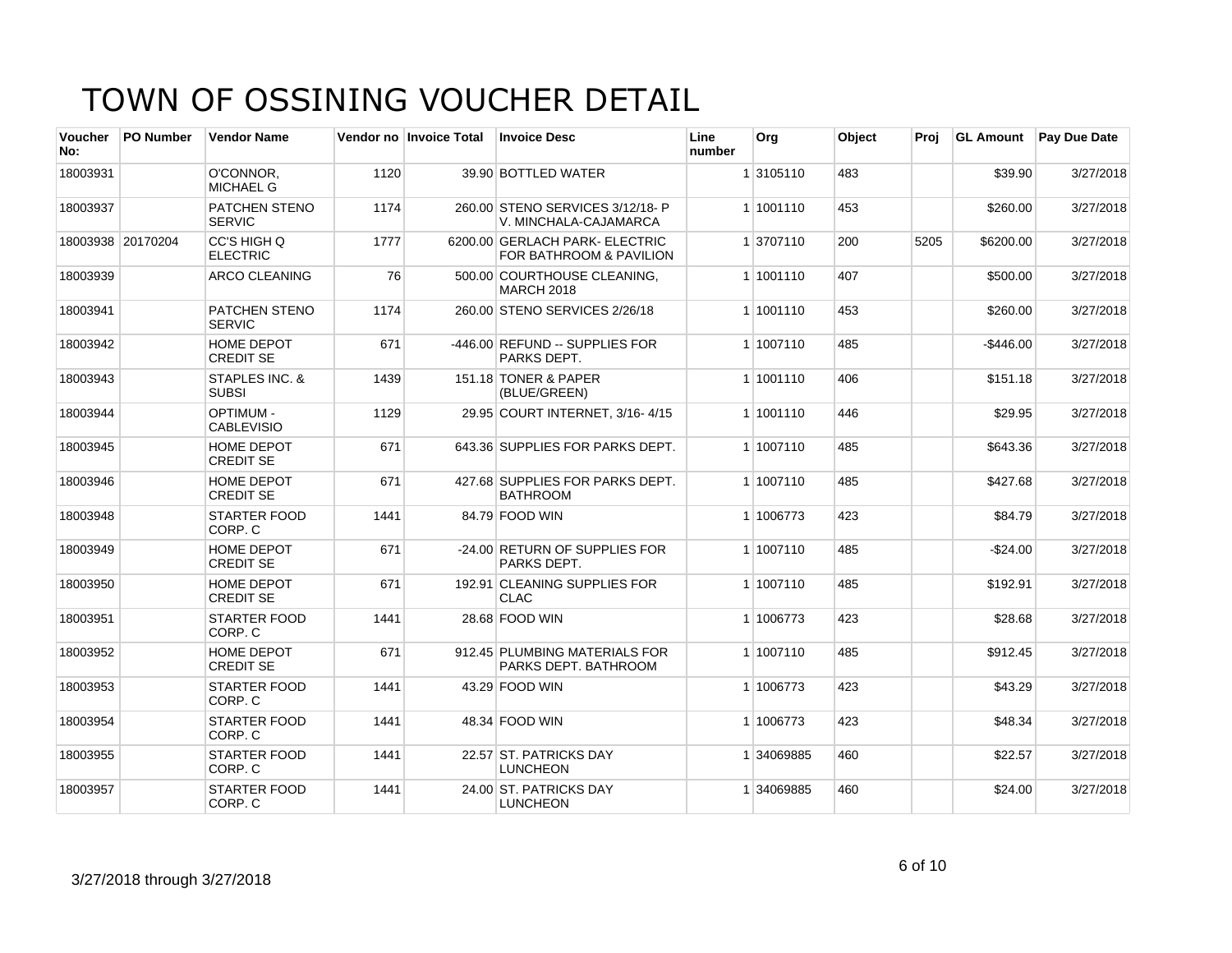| <b>Voucher</b><br>No: | <b>PO Number</b> | <b>Vendor Name</b>                    |      | Vendor no Invoice Total | <b>Invoice Desc</b>                                    | Line<br>number | Org       | Object | Proi |             | <b>GL Amount</b> Pay Due Date |
|-----------------------|------------------|---------------------------------------|------|-------------------------|--------------------------------------------------------|----------------|-----------|--------|------|-------------|-------------------------------|
| 18003958              |                  | <b>HARTFORD</b><br>PROVISION C        | 1732 |                         | 313.37 FOOD WIN                                        |                | 1 1006773 | 423    |      | \$313.37    | 3/27/2018                     |
| 18003959              |                  | <b>HOME DEPOT</b><br><b>CREDIT SE</b> | 671  |                         | 870.85 SUPPLIES FOR PARKS DEPT.                        |                | 1 1007110 | 485    |      | \$870.85    | 3/27/2018                     |
| 18003961              |                  | <b>HOME DEPOT</b><br><b>CREDIT SE</b> | 671  |                         | 257.25 SUPPLIES FOR LARRYS<br><b>HOUSE</b>             |                | 1 1007110 | 485    |      | \$257.25    | 3/27/2018                     |
| 18003963              |                  | <b>HOME DEPOT</b><br><b>CREDIT SE</b> | 671  |                         | -44.28 RETURN OF PLUMBING<br><b>SUPPLIES</b>           |                | 1 1007110 | 485    |      | $-$ \$44.28 | 3/27/2018                     |
| 18003964              |                  | HOME DEPOT<br><b>CREDIT SE</b>        | 671  |                         | 296.96 SUPPLIES FOR PARKS DEPT.<br><b>BATHROOM</b>     |                | 1 1007110 | 485    |      | \$296.96    | 3/27/2018                     |
| 18003965              |                  | <b>HOME DEPOT</b><br><b>CREDIT SE</b> | 671  |                         | 133.34 SUPPLIES FOR RYDER SHOP                         |                | 1 1007110 | 485    |      | \$133.34    | 3/27/2018                     |
| 18003966              |                  | <b>HOME DEPOT</b><br><b>CREDIT SE</b> | 671  |                         | 176.12 SUPPLIES FOR RYDER SHOP<br><b>BATHROOM</b>      |                | 1 1007110 | 485    |      | \$176.12    | 3/27/2018                     |
| 18003968              |                  | <b>HOME DEPOT</b><br><b>CREDIT SE</b> | 671  |                         | 129.00 SUPPLIES FOR PARKS DEPT.<br><b>BATHROOM</b>     |                | 1 1007110 | 485    |      | \$129.00    | 3/27/2018                     |
| 18003969              |                  | HOME DEPOT<br><b>CREDIT SE</b>        | 671  |                         | 277.92 SUPPLIES FOR PARKS DEPT.<br><b>BATHROOM</b>     |                | 1 1007110 | 485    |      | \$277.92    | 3/27/2018                     |
| 18003970              |                  | HOME DEPOT<br><b>CREDIT SE</b>        | 671  |                         | 63.36 SUPPLIES FOR RYDER SHOP<br><b>BATHROOM</b>       |                | 1 1007110 | 485    |      | \$63.36     | 3/27/2018                     |
| 18003971              |                  | HOME DEPOT<br><b>CREDIT SE</b>        | 671  |                         | 668.14 SUPPLIES FOR RYDER SHOP                         |                | 1 1007110 | 485    |      | \$668.14    | 3/27/2018                     |
| 18003972              |                  | <b>HOME DEPOT</b><br><b>CREDIT SE</b> | 671  |                         | 361.92 SUPPLIES FOR RYDER SHOP<br><b>BATHROOM</b>      |                | 1 1007110 | 485    |      | \$361.92    | 3/27/2018                     |
| 18003973              |                  | HOME DEPOT<br><b>CREDIT SE</b>        | 671  |                         | 183.93 SUPPLIES FOR RYDER SHOP<br><b>BATHROOM</b>      |                | 1 1007110 | 485    |      | \$183.93    | 3/27/2018                     |
| 18003974              |                  | ZACHACZ,<br><b>MADELINE</b>           | 1729 |                         | 6.70 REIMBURSEMENT- CERTIFIED<br><b>MAIL TO YAI</b>    |                | 1 1001620 | 405    |      | \$6.70      | 3/27/2018                     |
| 18003975              |                  | <b>HISTORIC HUDSON</b><br><b>RIVE</b> | 661  |                         | 2000.00 2018 TOWN MEMBERSHIP<br><b>DUES</b>            |                | 1 1001620 | 409    |      | \$2000.00   | 3/27/2018                     |
| 18003976              |                  | <b>HOME DEPOT</b><br><b>CREDIT SE</b> | 671  |                         | 64.87 SUPPLIES FOR RYDER SHOP                          |                | 1 1007110 | 485    |      | \$64.87     | 3/27/2018                     |
| 18003977              |                  | <b>OPTIMUM -</b><br><b>CABLEVISIO</b> | 1129 |                         | 40.48 RYDER PARK PHONE &<br><b>INTERNET, 3/8 - 4/7</b> |                | 1 1007110 | 402    |      | \$40.48     | 3/27/2018                     |
| 18003978              |                  | <b>VERIZON</b>                        | 1599 |                         | 174.92 CLAC PHONE & INTERNET, 3/1<br>$-3/31$           |                | 1 1007110 | 402    |      | \$174.92    | 3/27/2018                     |
| 18003979              |                  | <b>CON EDISON</b><br><b>CORPORATE</b> | 319  |                         | 56.02 OBCC GAS CHARGES, 1/25 -<br>2/26                 |                | 1 1007110 | 404    |      | \$56.02     | 3/27/2018                     |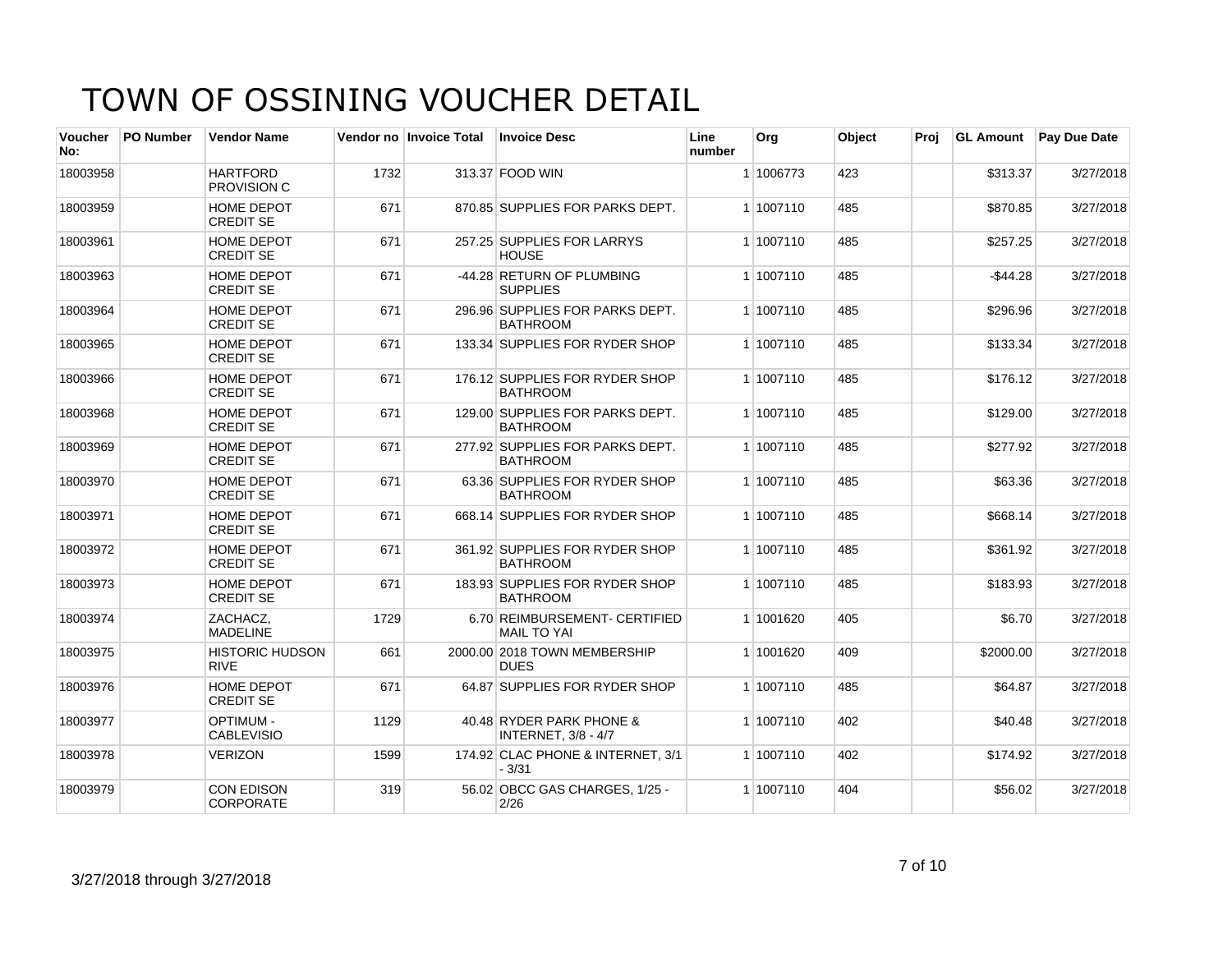| <b>Voucher</b><br>No: | <b>PO Number</b> | <b>Vendor Name</b>                    |      | Vendor no Invoice Total | <b>Invoice Desc</b>                                    | Line<br>number | Org       | Object   | Proi      | <b>GL Amount</b> | <b>Pay Due Date</b> |
|-----------------------|------------------|---------------------------------------|------|-------------------------|--------------------------------------------------------|----------------|-----------|----------|-----------|------------------|---------------------|
| 18003980              |                  | <b>NYS EMPLOYEES</b><br><b>HEALTH</b> | 1713 |                         | 125654.03 APRIL 2018 MEDICAL BILL                      |                | 1 1009060 | 800      |           | \$64907.10       | 3/27/2018           |
|                       |                  |                                       |      |                         |                                                        |                | 2 2009060 | 800      |           | \$22795.11       | 3/27/2018           |
|                       |                  |                                       |      |                         |                                                        |                | 3 3109060 | 800      |           | \$34583.07       | 3/27/2018           |
|                       |                  |                                       |      |                         |                                                        |                | 4 3209060 | 800      |           | \$3368.75        | 3/27/2018           |
| 18003981              |                  | <b>NYS MUNICIPAL</b><br><b>WORKER</b> | 1934 |                         | 36326.25 1ST QUARTER WORKERS<br>COMP PREMIUM 2018      |                | 1 1009040 | 800      |           | \$3632.63        | 3/27/2018           |
|                       |                  |                                       |      |                         |                                                        |                | 2 2009040 | 800      |           | \$1816.31        | 3/27/2018           |
|                       |                  |                                       |      |                         |                                                        |                | 3 3109040 | 800      |           | \$27244.69       | 3/27/2018           |
|                       |                  |                                       |      |                         |                                                        |                | 4 3209040 | 800      |           | \$3632.62        | 3/27/2018           |
| 18003989              |                  | <b>ZHININ, JESSICA</b>                | 1727 |                         | 80.00 INTERPRETER SERVICES.<br>4HRS @ \$20/HR          |                | 1 1001110 | 453      |           | \$80.00          | 3/27/2018           |
| 18003991              |                  | DE LAGE LANDEN                        | 386  |                         | 721.00 COURT & SUPERVISORS<br>COPIERS & DOC FEE, MARCH |                | 1 1001110 | 407      |           | \$149.58         | 3/27/2018           |
|                       |                  |                                       | 2018 |                         | 2 1001620                                              | 407            |           | \$230.42 | 3/27/2018 |                  |                     |
|                       |                  |                                       |      |                         |                                                        |                | 3 1001110 | 407      |           | \$37.50          | 3/27/2018           |
|                       |                  |                                       |      |                         |                                                        |                | 4 1001620 | 407      |           | \$37.50          | 3/27/2018           |
|                       |                  |                                       |      |                         |                                                        |                | 5 1001110 | 407      |           | \$106.40         | 3/27/2018           |
|                       |                  |                                       |      |                         |                                                        |                | 6 1001620 | 407      |           | \$159.60         | 3/27/2018           |
| 18003993              |                  | <b>SCHMIDT, CARL</b>                  | 1367 |                         | 89.50 MAINTENANCE- TYPEWRITER                          |                | 1 2003620 | 201      |           | \$89.50          | 3/27/2018           |
| 18003994              |                  | <b>PURCHASE POWER</b>                 | 1250 |                         | 434.08 POSTAGE FOR BUILDING<br>DEPT.                   |                | 1 2008020 | 405      |           | \$434.08         | 3/27/2018           |
| 18003995              |                  | <b>CIT TECHNOLOGY</b><br><b>FINAN</b> | 301  |                         | 229.12 SHARP COPIER FOR<br><b>BUILDING DEPT</b>        |                | 1 2003620 | 407      |           | \$229.12         | 3/27/2018           |
| 18003996              |                  | <b>CIT TECHNOLOGY</b><br><b>FINAN</b> | 301  |                         | 179.00 SHARP COPIER FOR<br><b>BUILDING DEPT.</b>       |                | 1 2003620 | 407      |           | \$179.00         | 3/27/2018           |
| 18004043              |                  | <b>WRIGHT</b>                         | 2223 |                         | 1100.00 2017 TAIL CLAIMS                               |                | 1 1009040 | 800      |           | \$1100.00        | 3/27/2018           |
| 18004044              |                  | EZPAY, LLC                            | 2640 |                         | 419.40 ONLINE BILL PAY SERVICE<br>1/2018-12/2018       |                | 1 1001330 | 400      |           | \$419.40         | 3/27/2018           |
| 18004045              |                  | <b>SARNO CREATIVE</b><br><b>ARTS</b>  | 2414 |                         | 25.18 RENEWAL OF HAYRIDE SITE<br>DOMAIN NAME-1/27/18   |                | 1 1007550 | 413      |           | \$25.18          | 3/27/2018           |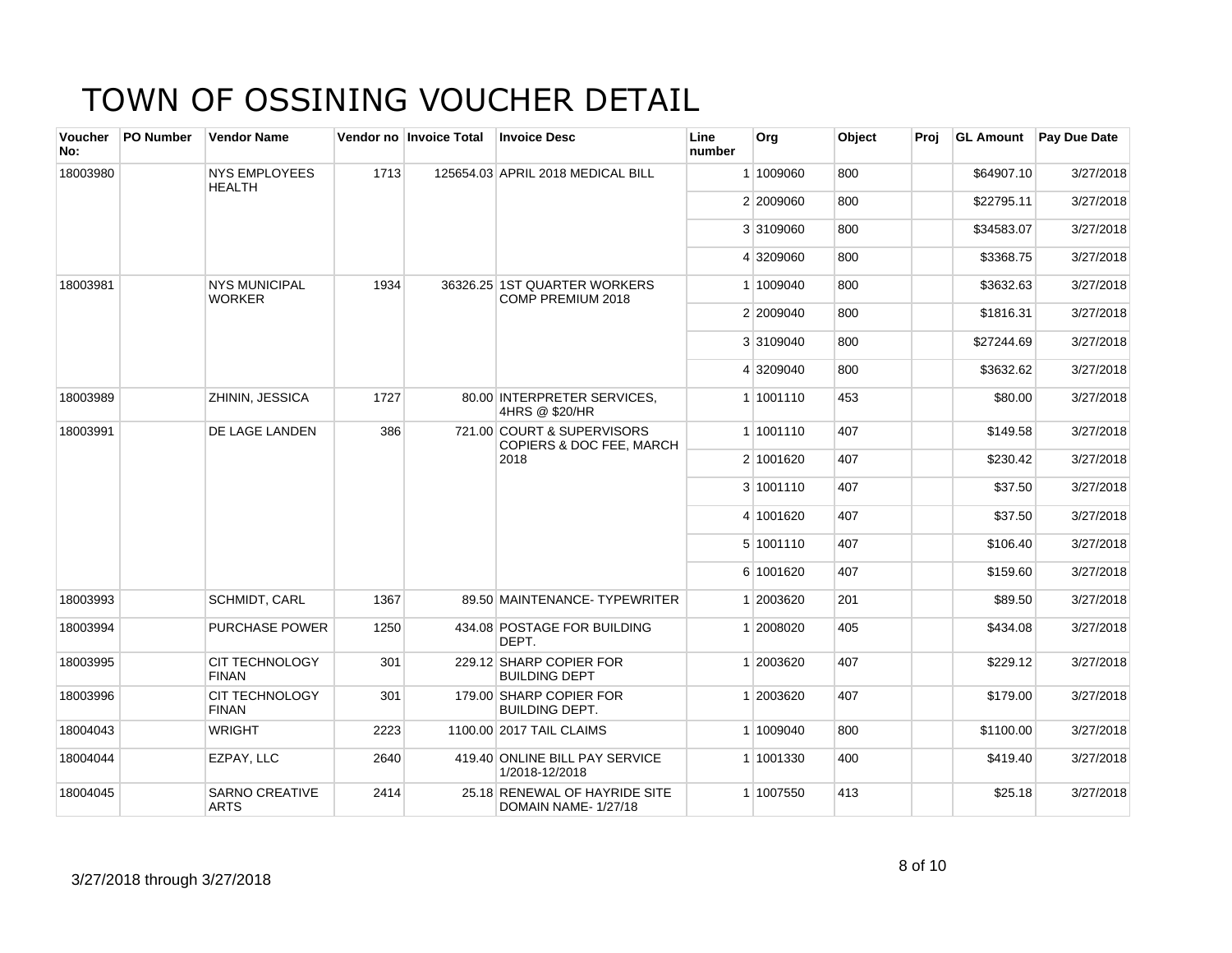| Voucher<br>No: | <b>PO Number</b> | <b>Vendor Name</b>                    |      | Vendor no Invoice Total | <b>Invoice Desc</b>                                                  | Line<br>number | <b>Org</b> | Object | Proi | <b>GL Amount</b> | <b>Pay Due Date</b> |
|----------------|------------------|---------------------------------------|------|-------------------------|----------------------------------------------------------------------|----------------|------------|--------|------|------------------|---------------------|
| 18004046       |                  | <b>CONTE, MARIO</b>                   | 2641 |                         | 53.95 CRIMINAL SUMMONS-21<br><b>SPRING ST LLC</b>                    |                | 1 1001110  | 408    |      | \$53.95          | 3/27/2018           |
| 18004047       |                  | CONTE, MARIO                          | 2641 |                         | 53.95 CRIMINAL SUMMONS-<br><b>PACCHA</b>                             |                | 1 1001110  | 408    |      | \$53.95          | 3/27/2018           |
| 18004048       |                  | CONTE, MARIO                          | 2641 |                         | 53.95 CRIMINAL SUMMONS-77<br><b>STATE STREET LLC</b>                 |                | 1 1001110  | 408    |      | \$53.95          | 3/27/2018           |
| 18004049       |                  | CONTE, MARIO                          | 2641 |                         | 53.95 CRIMINAL SUMMONS-DIPILLO                                       |                | 1 1001110  | 408    |      | \$53.95          | 3/27/2018           |
| 18004050       |                  | <b>CONTE, MARIO</b>                   | 2641 |                         | 53.95 CRIMINAL SUMMONS-<br><b>DOSSANTOA &amp; ANTONIO</b>            |                | 1 1001110  | 408    |      | \$53.95          | 3/27/2018           |
| 18004051       |                  | CONTE, MARIO                          | 2641 |                         | 53.95 CRIMINAL SUMMONS-85<br><b>HUNTER LLC</b>                       |                | 1 1001110  | 408    |      | \$53.95          | 3/27/2018           |
| 18004052       |                  | CONTE, MARIO                          | 2641 |                         | 53.95 CRIMINAL SUMMONS- MEDINA                                       |                | 1 1001110  | 408    |      | \$53.95          | 3/27/2018           |
| 18004053       |                  | CONTE, MARIO                          | 2641 |                         | 53.95 CRIMINAL SUMMONS-<br><b>DOSSANTOA &amp; ANTONIO</b>            |                | 1 1001110  | 408    |      | \$53.95          | 3/27/2018           |
| 18004054       |                  | CONTE, MARIO                          | 2641 |                         | 53.95 CRIMINAL SUMMONS-<br><b>WESTCHESTER</b><br>DEVELOPMENT CORP.   |                | 1 1001110  | 408    |      | \$53.95          | 3/27/2018           |
| 18004055       |                  | <b>XEROX FINANCIAL</b><br><b>SERV</b> | 1692 |                         | 126.78 SENIORS COPIER. 3/3-4/2                                       |                | 1 1006772  | 201    |      | \$126.78         | 3/27/2018           |
| 18004056       |                  | EZPAY, LLC                            | 2640 |                         | 314.55 ONLINE BILL PAY SVC 4/17-<br>12/17                            |                | 1 1001330  | 400    |      | \$314.55         | 3/27/2018           |
| 18004057       |                  | <b>CUMMINS-ALLISON</b>                | 2002 |                         | 452.00 SERVICE CONTRACT<br>RENEWAL 4/18-4/19                         |                | 1 1001330  | 407    |      | \$452.00         | 3/27/2018           |
| 18004058       |                  | <b>VILLAGE OF</b><br><b>BRIARCLIF</b> | 1605 |                         | 50559.87 9A/NS ROAD WORK 11/19/17-<br>12/30/17                       |                | 1 3705110  | 200    | 5201 | \$50559.87       | 3/27/2018           |
| 18004060       |                  | MAILFINANCE INC.                      | 897  |                         | 1287.00 POSTAGE/ FOLDING MACHINE<br>RENTAL-4/14/18-7/13/18           |                | 1 1001620  | 407    |      | \$1287.00        | 3/27/2018           |
| 18004061       |                  | U.S. BANK                             | 1712 |                         | 63.10 REFUND O/P 2ND 1/2 2017/18<br>SCH TAX 44 SPRING POND           |                | 1 100      | 0690   |      | \$63.10          | 3/27/2018           |
| 18004063       |                  | RIELLY, DIANE                         | 2639 |                         | 250.00 REFUND DEPOSIT FOR<br><b>INTERMENT DALE CEMETERY</b>          |                | 1 3200208  | 2190   |      | \$250.00         | 3/27/2018           |
| 18004064       |                  | GRIFFIN, COOGAN,<br><b>SUL</b>        | 612  |                         | 55.80 TAX REF YR 2016/TX YR 2017<br>97.07-5-64                       |                | 1 1001930  | 45802  |      | \$43.47          | 3/27/2018           |
|                |                  |                                       |      |                         |                                                                      |                | 2 6601930  | 45802  |      | \$12.33          | 3/27/2018           |
| 18004065       |                  | GRIFFIN, COOGAN,<br><b>SUL</b>        | 612  |                         | 169.03 ASMT YRS 12,13,14,15;TX YRS<br>13, 14, 15, 16 89. 19 - 5 - 64 |                | 1 1001930  | 45802  |      | \$130.00         | 3/27/2018           |
|                |                  |                                       |      |                         |                                                                      |                | 2 6601930  | 45802  |      | \$39.03          | 3/27/2018           |